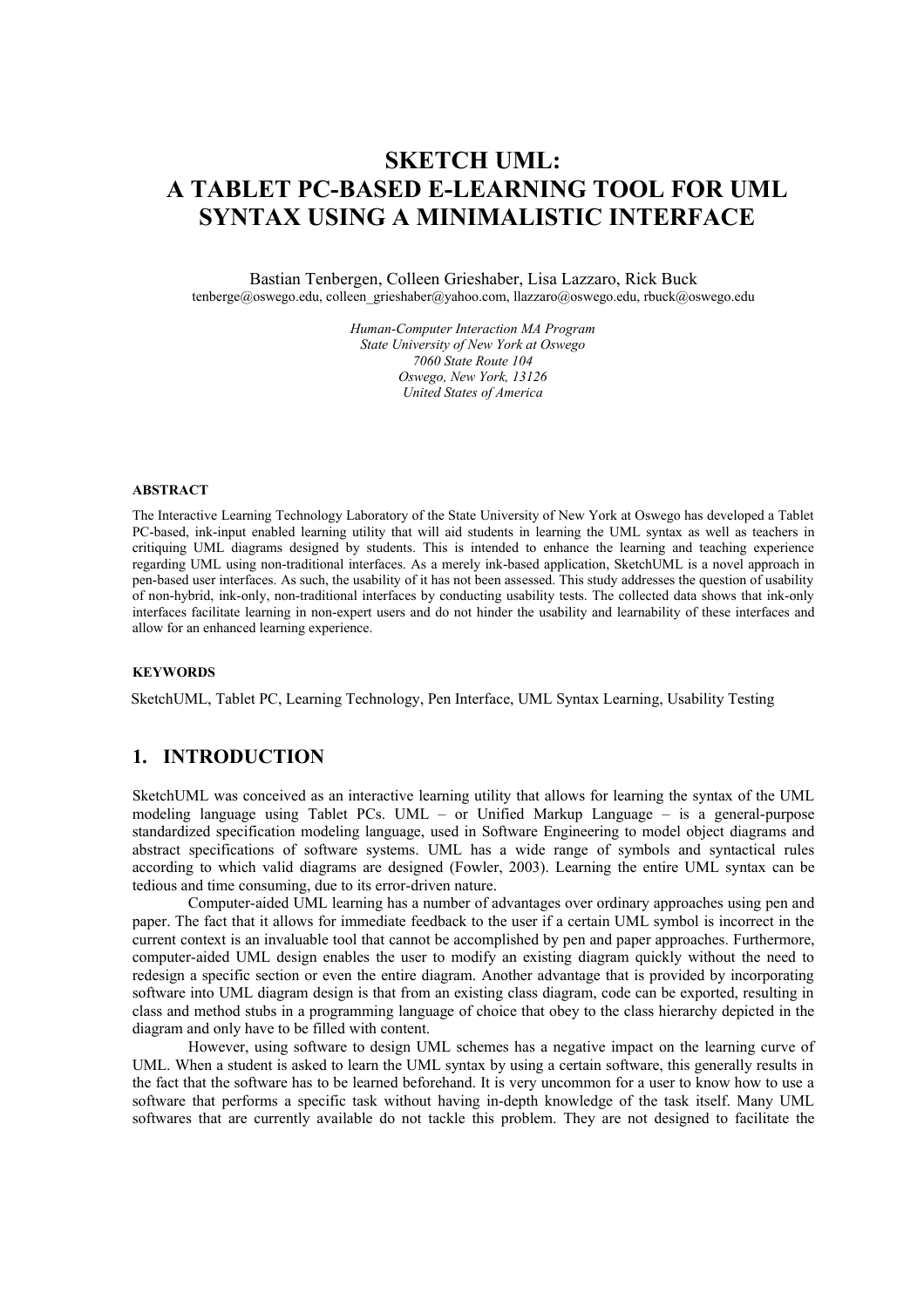learning experience of a user to learn the syntax of UML. Instead, these programs are designed to incorporate more and more features, which results in amazingly complex software that is hard to use for novices.

This problem is tackled by SketchUML. Previous publications by Qiu (2007) have shown that this software is a very usable and versatile tool for learning and designing UML diagrams. The product has been massively augmented since Qiu (2007) and incorporates many new features. SketchUML is a completely user centered software. It is designed to facilitate the learning of computer-aided UML design, so that it is virtually entirely naturalistic. The interface is designed with simplicity being the driving force, offering only a paper-like white canvas and a menu bar. Users can simply open the application and start drawing UML diagrams, as if they would use pen and paper. Designed for Tablet PCs, SketchUML accepts input using the Tablet PC's pen or stylus and converts the drawn ink into UML components, if the ink input corresponds to a valid symbol in UML. This allows for immediate feedback to the user when an ink gesture is not valid UML syntax component. The user is thereby forced to design UML diagrams accurately which aids in learning the UML syntax. Since SketchUML is designed to be as versatile as possible, it allows to fully edit the entire diagram at any point in the design process, just as users would expect to use pen and paper. Also, SketchUML is designed to be robust against different drawing styles of ink gestures that represent a UML symbol – for instance, it does not matter if a user draws a square by drawing one side at a time, lifting the pen tip every time a stroke has been performed, or if the user draws a square by using only one stroke from start to end, with the start and end point being identical.

Previous studies have shown that using Tablet PC technology is an effective tool for teaching and collaborative learning (Bull, et. al., 2004, Bergue, et. al., 2004, Simon, et al. 2004). SketchUML is intended to allow for an augmented teaching experience for faculty teaching UML to students. This is achieved by the ability to import a student's diagram that has previously been saved to hard disk, and critiquing it using the Teacher Mode. Critiquing the students' diagrams allows the teachers to give feedback on the student's work online, without the need of paper. Also, this reduces the amount of time needed to correct students' solutions to a given assignment. More significantly, it aids the teacher in a way that there is no need for an actual teacher's model solution. It is conceivable that the system can create a model solution or a solution template by analyzing a number of student solutions that have been critiqued by the teacher.

Overall speaking, SketchUML offers a good learning platform for students and teachers with regard to UML diagram design and syntax learning. Its wide variety of user centered features and the incorporated design metaphors create a well developed conceptual model that allows users to learn the syntax of UML rather than learning the software that is supposed to aid them to do so first. This paper discusses the research that has been done to augment the usability of SketchUML. A number of usability tests have been conducted in order to assess the pitfalls of ink-only, non-traditional interfaces and to understand how these types of interfaces can aid in e-Learning. The results of these experiments directly influenced the understanding of how learners interact with learning software and how the proposed software SketchUML needs to be augmented in order to provide for a decreased learning curve and a more naturalistic approach in Advanced Learning Technologies.

#### **2. METHODS**

The main purpose of the tests was to assess the limitations of ink-enabled user interfaces. SketchUML is not only an e-learning tool that facilitates learning of the UML syntax, it also a novel approach for only ink-input accepting computer interfaces. The testing session was intended to identify the limitations of ink-only input and evaluate the usability of non-hybrid interfaces (rather than hybrid ink & point-and-click-based interfaces) and the effectiveness of SketchUML as an e-Learning tool for UML diagrams.

#### **2.1 Participants**

A number of undergraduate students (7 seniors, 3 juniors and 1 sophomore) that were enrolled in a software engineering class have been tested in this study. The students were all novices to UML or had intermediate knowledge, but no student was an UML expert. The participants' experience with computers and user interfaces ranged from 5 to 15 years ( $M = 12,8$ ,  $SD = 2.5$ ). No student received any reward for participating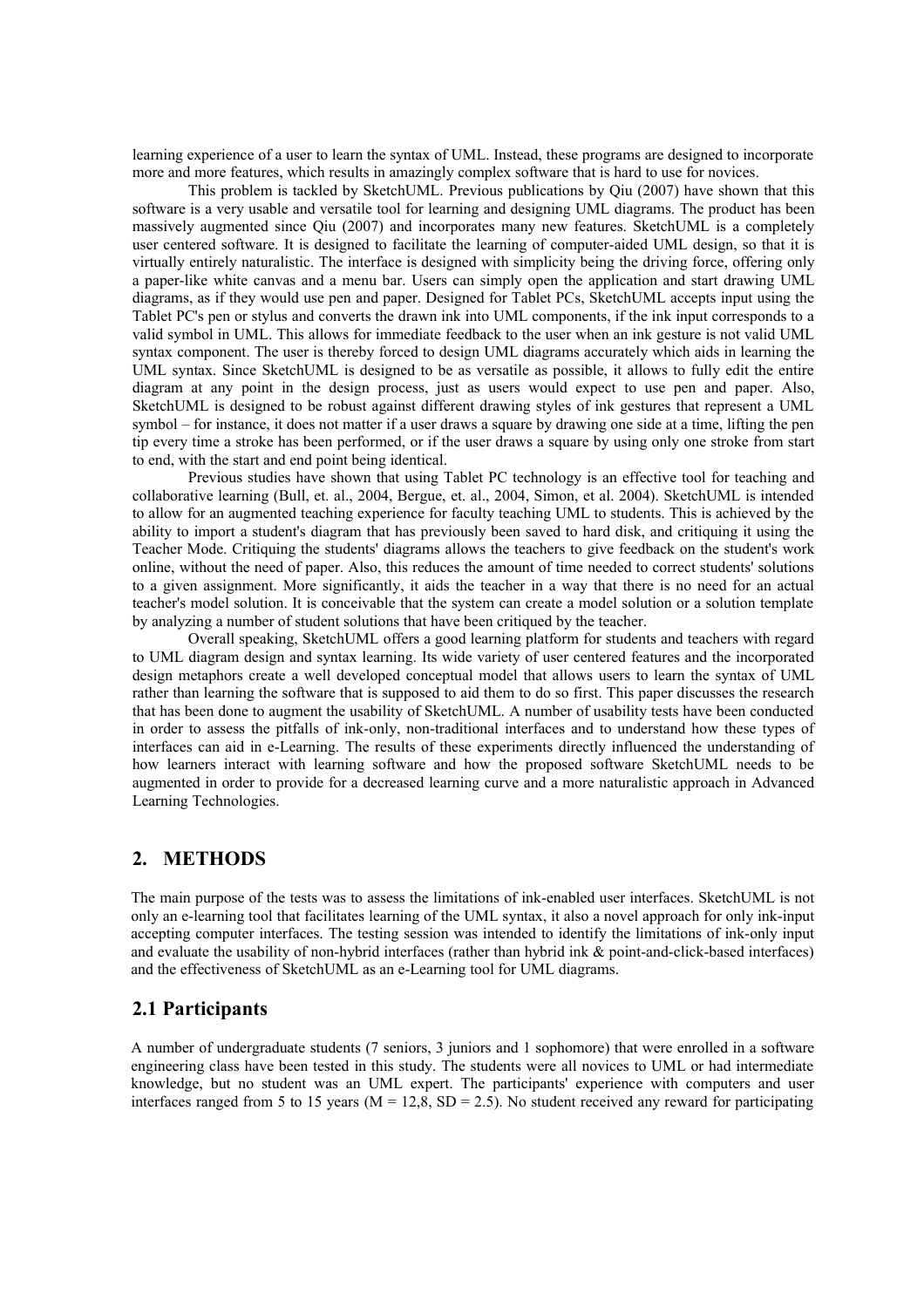in the study and their participation was voluntary. All but two students were new to Tablet PCs and the SketchUML software.

### **2.2 Apparatus**

The environment was a classroom setting with other students, desks and typical supplies. The lighting was also that of a typical classroom. The equipment being used was 6 Hewlett Packard Compaq TC4200 Tablet PC Laptops, with 1.7GHz Intel Centrino Processors, 512MB Ram, running Windows XP Tablet PC Edition. The test software was the latest stable release of SketchUML. For testing, the laptops have been switched to Tablet Mode and participants were asked to use the Pen as the input device.

## **2.3 Procedure**

After the participants signed informed consent forms and filled out a pre-test demographic questionnaire, they were given a short introduction to the interaction with Tablet PCs and the software SketchUML. The introduction consisted of a brief overview of the features of SketchUML and the features of the Tablet PC hardware that was used and was presented using a standard classroom projector. All participants were introduced at the same time so every participant received the same introduction. An effort was made to randomly divide the participants into two groups, so that 6 participants were in group one and 5 participants were in group two. Each participant was given a task sheet with a task description; the task the students had to complete was different for both groups. The members of group one were given a class hierarchy description and were asked to draw the class hierarchy using the Tablet PCs, on which SketchUML was running. Group two was given the same class hierarchy description and a pre-loaded class diagram that was drawn incorrectly and does not meet the hierarchy description. The erroneous parts of the diagram were labeled accordingly (e.g. The class name "wrong class" for a class that must be deleted), with exception of incorrectly placed connectors, as connector labeling support is currently not fully supported in SketchUML. Participants in group two were asked to critique the pre-loaded diagram using the Teacher Mode that is built into SketchUML. Figure 1 shows the experimenters ideal solution to the task of the first group. Figure 2 shows the pre-loaded diagram the participants in the second group were asked to critique and Figure 3 shows the ideal solution to the task of group two.



Figure 1. Ideal Solution to the Task of Group One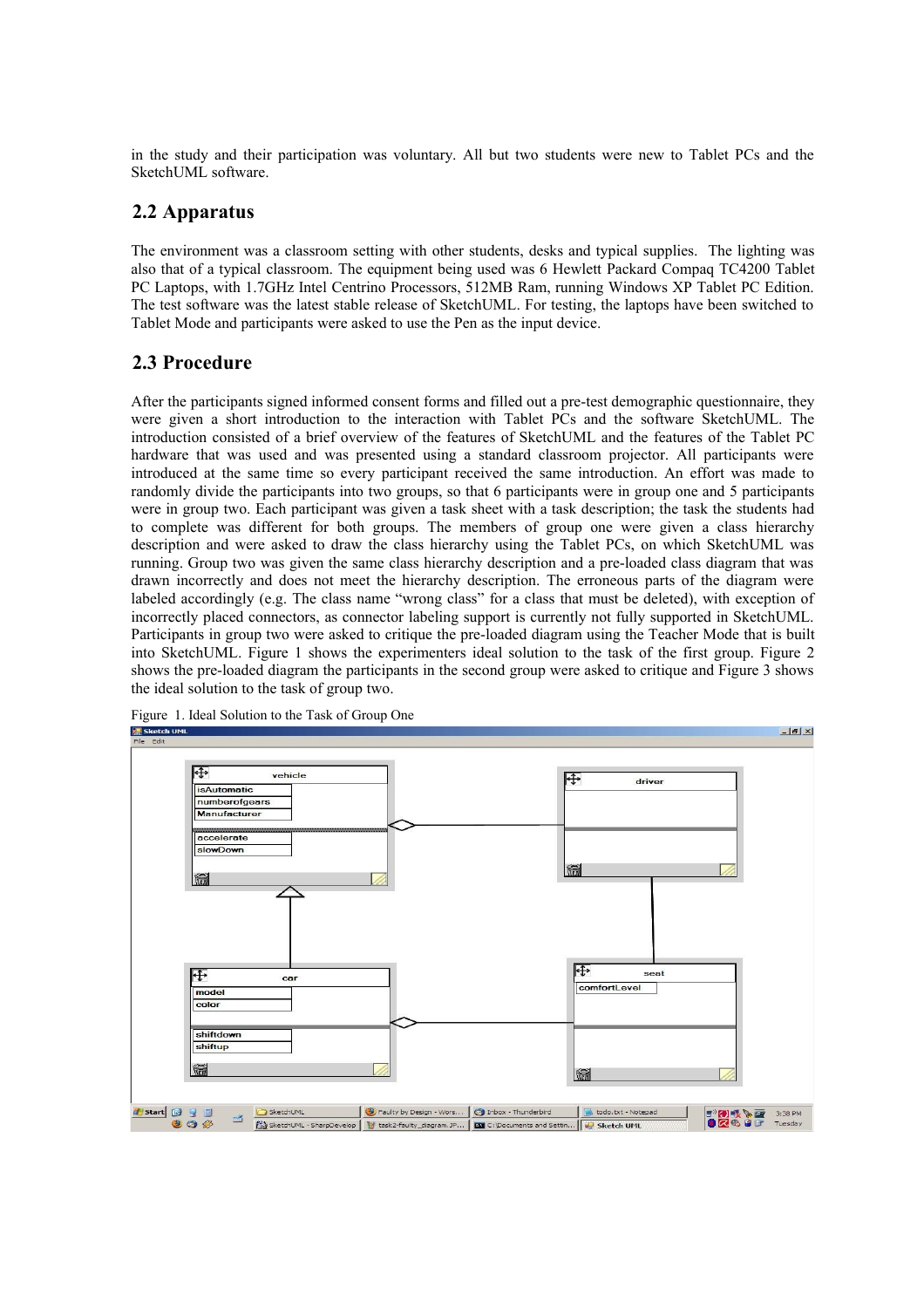



Figure 3. Ideal Solution to the Task of Group Two. Note, that some elements are shown in a red background in the original program



The tasks were designed so that every feature of SketchUML was used at least once by at least seven participants throughout the experiment.

The experiment was not timed and the participants could modify their diagram or start all over again as often as they wanted. The completed diagram was collected from the participants individually when the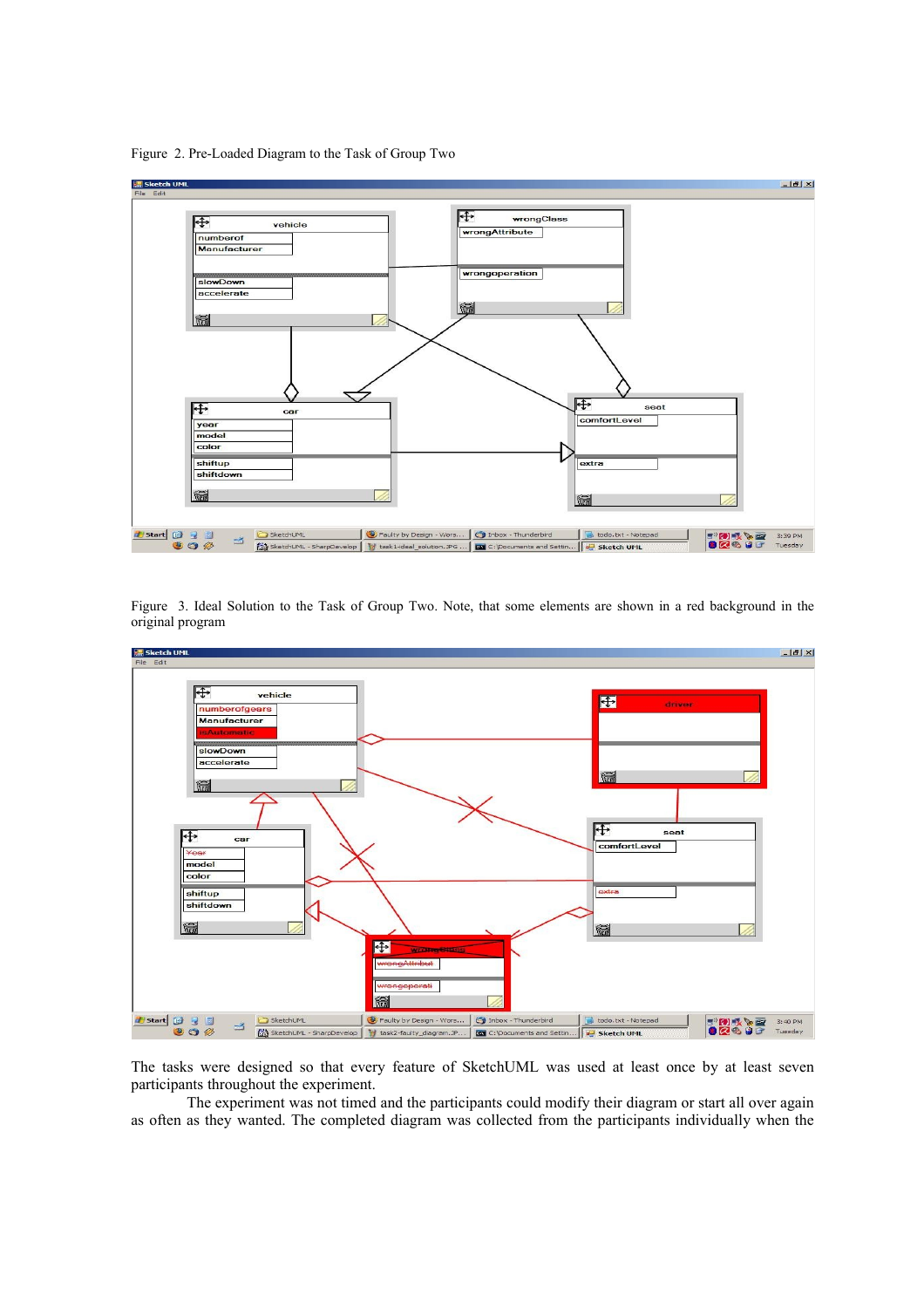participants felt like they were done. The diagram was stored into the XML format using SketchUML's builtin Save function and later converted into JPEG format for easier analysis.

Each participant was asked to fill out a uniform post-test survey after they completed the individual task. The post-test survey contained questions regarding the subjective quality of SketchUML, ease of use, entertainment aspects and missing features.

The post-experiment data analysis was performed in two parts. The first parts regarded the qualitative answers from the post-test questionnaire. The second part focused on the quantitative performance of the participants, i.e. how well the interface allowed them to fulfill their individual tasks. Since the participants were explained in detail how to use the interface, and since the participants were not unfamiliar with UML, a failure to achieve a certain goal (for instance, a connector could not be drawn or an attribute field was added incorrectly) is a result of a usability issue with the interface, which we seek to uncover in this study. The quantitative analysis could therefore be done by simply measuring the number of mistakes of a participants solution (i.e. the amount of diagram components, like connectors, or operation labels, that weren't drawn correctly in the diagram) and comparing the minimum number of steps needed to create an ideal solution (i.e. the number of gestures, actions and click-events minimally necessary to complete the task). The mistakes were divided into three groups: mistakes made during class symbol manipulation (i.e. when a class symbol was to be created, moved, or deleted), mistakes made during label manipulation (i.e. when a class symbol label or attribute or operation label was to be created, modified or deleted) and mistakes made during connector manipulation (i.e. when a connector like aggregation or generalization was to be created, modified or deleted).

#### **3. RESULTS**

In the first condition, i.e. the task that was given to the first group, 9 mistakes were made overall. It took a minimum of 21 steps to complete the task. In total, no mistakes were made by any participant regarding class manipulation. Only one participant failed to correctly manipulate a connector – this participant created an aggregation instead of a generalization. The majority of 8 mistakes were done during label manipulation, with similar likelihood in every participant. These errors were exclusively errors in assignment of correct labels (e.g. two labels "is" and "Automatic" instead of one label "isAutomatic"). Each student made an average of 1.5 mistakes during label manipulation.

In the second condition, i.e. the task that was given to the second group, a total of 7 steps was minimally necessary to complete the task. A total of 16 mistakes were made, which corresponds to 3.2 mistakes per participant. Only two students incorrectly manipulated a class symbol, and a total of 5 mistakes were made during label manipulation. During connector manipulation, a total of 9 mistakes were made.

The qualitative post-test survey shows that the majority of the students ranked the overall quality of SketchUML as "medium to high", which corresponds to a score of 4 on the 5-point Likert scale that was employed in the survey questionnaire. Open questions regarding the participants' subjective opinion of the program (their likes and dislikes) and their ideas for improvement uniformly contained criticism on SketchUML's mode of feedback. Students mainly complained about difficulties to correctly spell names of attributes and operations. Positive feedback comprised the ease of creating connectors and class symbols. All students independently reported a low frustration level (despite the fact that they were not all able to complete the task correctly) and a high factor of enjoyment.

## **4. DISCUSSION AND FUTURE WORK**

The purpose of the Usability Testing with SketchUML was twofold: Firstly, the quality and usability of the newly developed software and the recently added features or SketchUML were to be assessed. Secondly, this study aims at understanding the advantage of Tablet PCs in non-collaborative educational work and in which way this technology can help to facilitate learning concepts in Software Engineering, exemplified at the UML syntax.

The first group completed a task that was designed to exploit all features of SketchUML's Student Mode, in which students have the ability to sketch UML components and thereby creating UML diagrams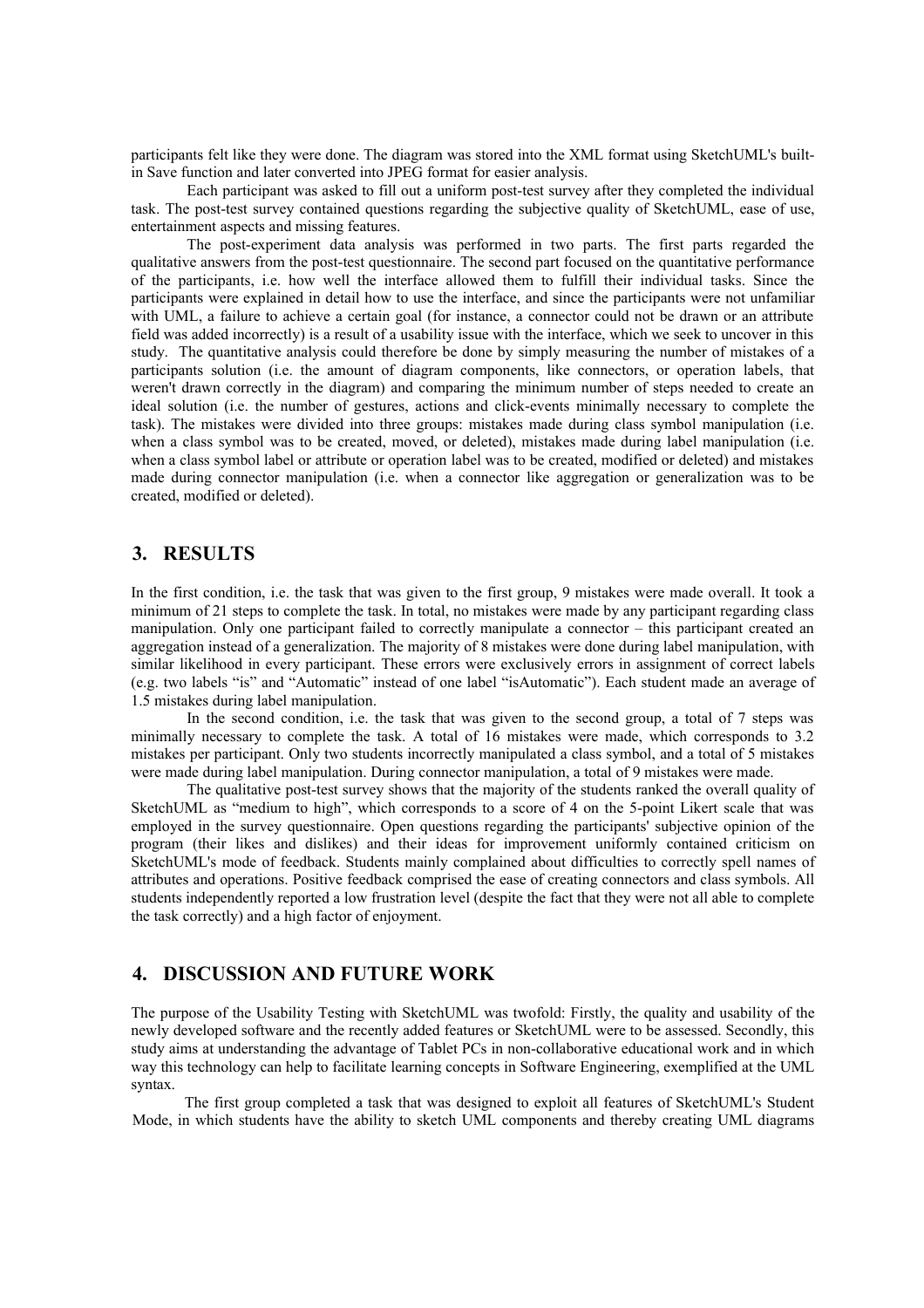naturally in a pen-and-paper resembling minimalistic interface. The overall performance of the participants in this condition was very good, as only a minimal amount of mistakes were made by each student in drawing a diagram. The majority of the errors made were during label manipulation. Labels are deleted by using a scratch-out gesture and created or corrected by handwriting into the specific area. The post-test survey showed that no participants reported trouble when interacting with SketchUML using gestures, but the majority of criticism was directed towards poor recognition of the handwriting. This is consistent with the fact that no errors were made during class symbol manipulation (as this is mainly done by interaction through gestures) and with the fact that all label manipulation mistakes were made when assigning correct content to the label. The post-test survey further shows that the poor performance of the handwriting recognition engine is the mere reason for increased frustration, as it took some participants multiple attempts to correctly create a label. Although this significantly affects the efficiency of interacting with SketchUML, it did not affect the effectiveness, as all participants in the first group were able to create correct diagrams, compared to the target solution. The fact that one participant made one error during connector manipulation is assumed be caused by a lack of expertise with the UML syntax, as the student correctly created a connector – it was just the wrong type. Connector manipulation can therefore be considered both effective and efficient to use, as no student reported difficulties with such. Overall speaking, these findings suggest that the features of the Student Mode are naturalistic, effective, efficient and enjoyable. Improving the poor handwriting recognition performance will reduce the remaining frustration during label manipulation.

The second group was asked to complete a task that exploited all features of the Teacher Mode that differ from the Student Mode. The performance of the participants in this condition was not as high as in the first condition, yet remarkable. As the Teacher Mode gives slightly different visual feedback to certain gestures than the Student Mode, participants seemed to be somewhat confused. When creating a class or a label, it will occur with a red background color, to symbolize that this component was created by a teacher. This however, was incorrectly interpreted by some students who made mistakes during class symbol and label manipulation. Both errors during class manipulation and three of the five errors during label manipulation occurred when a student intended to create a class or a label and was uncertain about the red background. As a result, the previously correctly created class or label was removed. The other two mistakes during label manipulation were errors due to poor handwriting recognition. Similar in the first condition, the students' handwriting was incorrectly recognized, therefore rendering wrong label names. The majority of mistakes were made during connector manipulation in the second condition. When a connector is created in Teacher Mode, it will appear in red, to symbolize that this connector was created by a teacher. In contrast, when a connector, that was created in Student Mode (therefore appearing in black) is deleted in Teacher Mode, this connector will appear in red, with a red cross in the middle, symbolizing that this connector was removed by a teacher. Just like the problems during class symbol and label manipulation in the second group, this seems to be a problem with the mapping and feedback of the system to user input. Although the participants correctly understood that the red ink color depicts changes made in Teacher Mode, the difference between teacher created connectors (plain red ink) and teacher deleted connectors (red ink with a cross in the middle) does not appear to be obvious. Exclusively all mistakes have been made due to confusion of these two different connector drawing styles.

The post-test questionnaire further shows that SketchUML as an ink-only non-hybrid, non-traditional interface is very capable of satisfying user needs. The ease and effectiveness of the participants' interaction with the software shows that simplistic paper-and-pen resembling interfaces suffice in providing a good interaction with the user. Participants generally did not miss the ability to use the mouse, in fact, preferred using the pen as a pointing device over the traditional pointing devices. Also, the use of a keyboard was not missed, except for when handwriting recognition was not performed correctly. As a suggestion, it was mentioned that a virtual keyboard can help to manually correct incorrectly recognized handwriting. These results are very promising. Combined with the idiom of learning software, ink-enabled software for Tablet PCs have a high and important value in computer-aided learning (as also described in Bull et al and Bergue et al, both 2004), also when exposing simplistic interfaces, as it can be seen from this study.

SketchUML also proves to be a competent tool to facilitate learning the UML syntax. On basis of the findings of Qiu (2007), the recognition accuracy of gestures could be improved by a great deal so that SketchUML can be considered a naturalistic, learning facilitating tool for UML diagrams.

SketchUML has not reached a state of completeness. This study aimed at adding further functionality to SketchUML and assessing its usability in a formal evaluation. Work still needs to be done to improve the